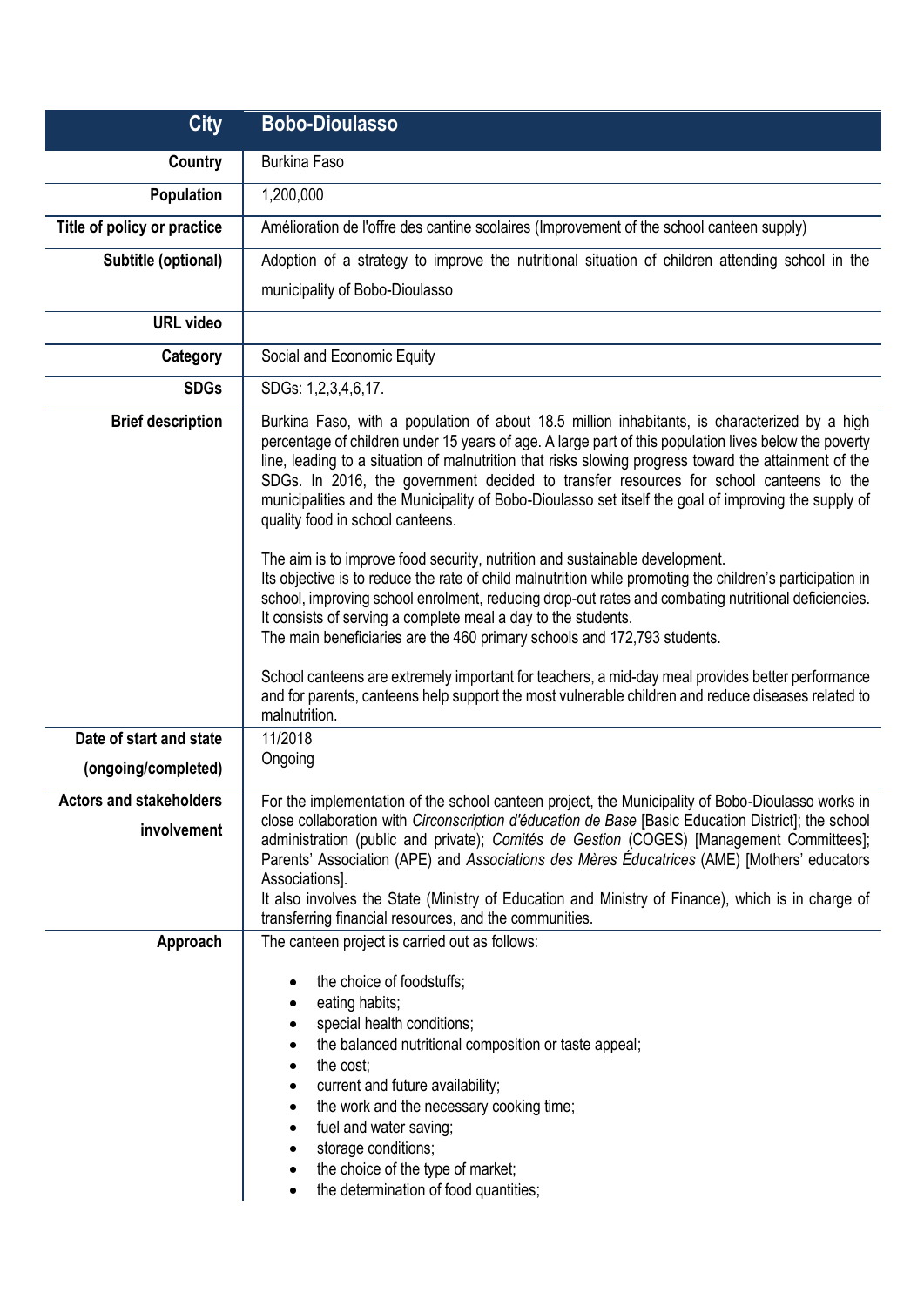| the distribution;<br>the storage;<br>the preparation;                                                                                                                                                                                                                                                                                                                                                                                                                                                                                                                                                                                           |
|-------------------------------------------------------------------------------------------------------------------------------------------------------------------------------------------------------------------------------------------------------------------------------------------------------------------------------------------------------------------------------------------------------------------------------------------------------------------------------------------------------------------------------------------------------------------------------------------------------------------------------------------------|
| monitoring.                                                                                                                                                                                                                                                                                                                                                                                                                                                                                                                                                                                                                                     |
| The Municipality of Bobo-Dioulasso aims to improve the supply of canteens in schools by providing<br>primary schools with food to improve nutritional quality through the promotion of local products.<br>Balanced diets, hygiene and sanitation are major challenges.                                                                                                                                                                                                                                                                                                                                                                          |
| The major innovation for our initiative was to provide school canteens with local products, with an<br>emphasis on nutrition and including food hygiene not covered in the curricula. The aim was to<br>support the canteens with a handwashing programme in the city's and the 36 villages' primary<br>schools. This strategy involved the following departments and actors:<br>the Directorate of Education;<br>$\bullet$<br>the Health and Hygiene Directorate;<br>٠<br>the Public Procurement Department;<br>$\bullet$<br>the Environment and Sanitation Department;<br>$\bullet$<br>the Decentralized Cooperation Department;<br>$\bullet$ |
| the school principal;<br>$\bullet$<br>the Parents' Association                                                                                                                                                                                                                                                                                                                                                                                                                                                                                                                                                                                  |
| the Mothers' educators Association.<br>٠                                                                                                                                                                                                                                                                                                                                                                                                                                                                                                                                                                                                        |
| The strategy applied offers a new approach in the food system. This strategy is based on the<br>following indicators of the Sustainable Development Goals in Agenda 2030 (Indicator 2 No Hunger;<br>3 Good health, 4 Quality education, 11 Sustainable Cities and Communities). It is also based on the<br>four guiding principles of the SDGs.                                                                                                                                                                                                                                                                                                 |
| The practice of school canteens by the Municipality of Bobo-Dioulasso contributes significantly to<br>improving social and economic equity for vulnerable populations, particularly children under the age<br>of 5 to 15 and women.<br>The impact is measured by the FAO-MUFPP monitoring framework through the social inclusion and<br>equity indicator.                                                                                                                                                                                                                                                                                       |
| In terms of economic Impact, the procedure allows:<br>More access for women to public markets by producer groups.<br>Availability of healthy and balanced food for children.                                                                                                                                                                                                                                                                                                                                                                                                                                                                    |
| Two (2) cereal-producing groups have benefited from the school canteen delivery market.<br>At least two (2) women per school participate in the preparation of meals in the kitchens.<br>٠                                                                                                                                                                                                                                                                                                                                                                                                                                                      |
| In terms of environmental impact, the practice makes it possible to reduce wood consumption<br>through the collective kitchen of school canteens.                                                                                                                                                                                                                                                                                                                                                                                                                                                                                               |
| The procedure of improving the supply of school canteens in the municipality of Bobo-Dioulasso<br>includes the following areas of the MUFPP's Framework for Action.                                                                                                                                                                                                                                                                                                                                                                                                                                                                             |
| In terms of thematic inclusion: the practice integrates the following directorates into the approach:<br>the Directorate of Education;<br>$\bullet$<br>the Health and Hygiene Directorate;<br>٠<br>the Public Procurement Department;<br>٠<br>the Environment and Sanitation Department;<br>the Decentralized Cooperation Department;<br>the school principal.                                                                                                                                                                                                                                                                                  |
|                                                                                                                                                                                                                                                                                                                                                                                                                                                                                                                                                                                                                                                 |